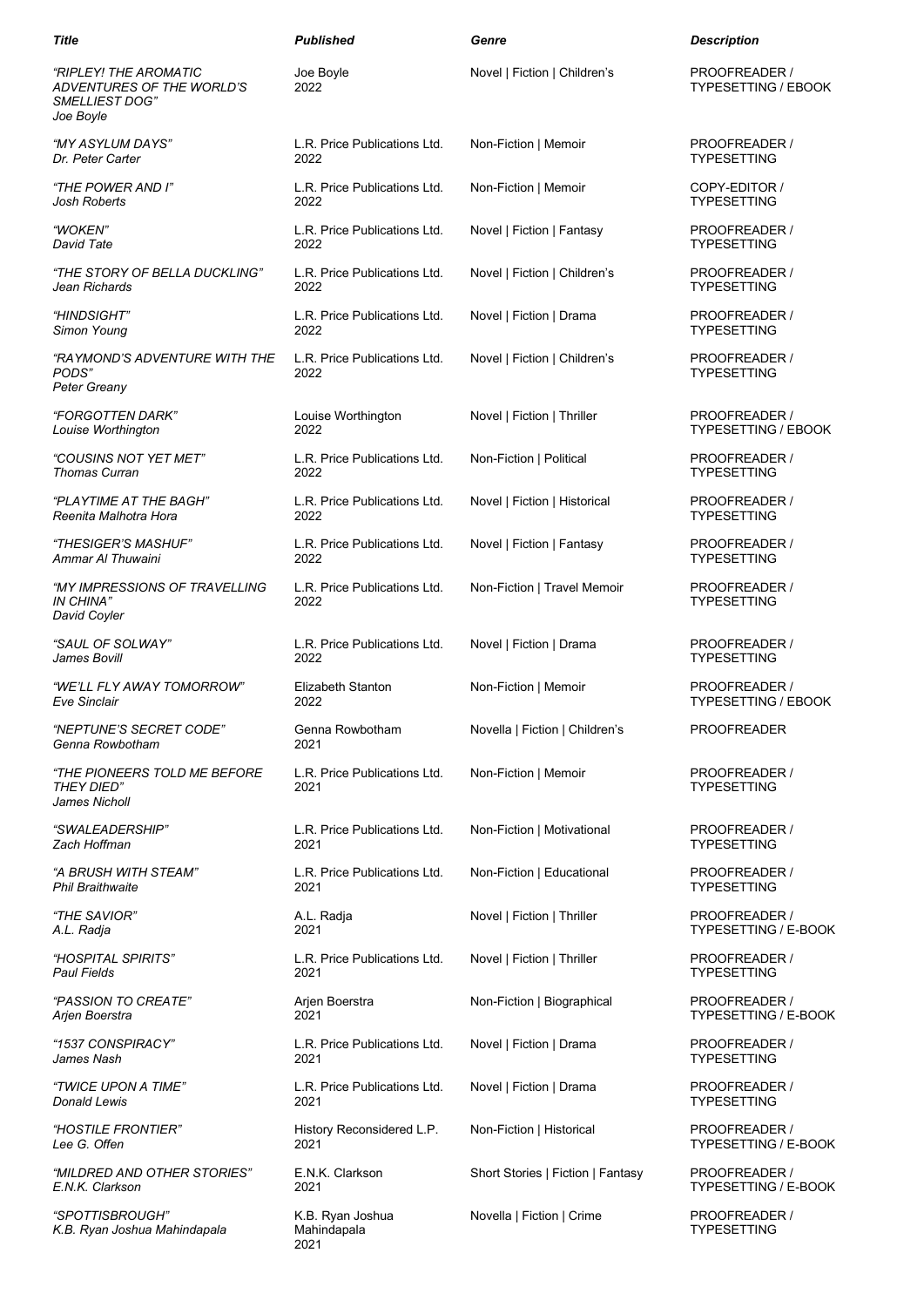*"MEMOIRS OF EARLY WORKING LIFE" P.M. McDonald*

*"YLMI'S SAGA" Evan Oliver*

*"HOW TO GET RICH BEFORE 30" Merizky Adhi*

*"DANGER CLOSE" Robert Saniscalchi*

*"THE LAST POACHER" Peter Thompson*

*"THE COVID 19 PROPHECY" Pat Stevens*

*"THE NATION STATE" Akhil George*

*"YOUR TIME IS UP, HARRY" Donald Piasu*

*"STOLEN LIVES" Darren Johnson*

*"THE CAREER HANDBOOK" Pamela Bakombeshanu*

*"FATHERS AND SONS" Robert Donkin*

*"DANIEL" Nigel Johns*

*"DEATH'S FINAL WICKET" A.N. Drew*

- *"AZALEA AND I" R.M. Howe*
- *"TALES FROM LAKE SURRENDER" Merike Lugus*

*"CAUGHT BETWEEN WORLDS" Lance V. Packer*

*"FINDING MARTIN EDEN" Mariia Manko*

*"ADULTEROUS SINS" Shad'e Zuiweta*

*"KARIK'S FIRST BATTLE" Evan Oliver*

*"THE BLADES OF KARIK" Evan Oliver*

*"THE BYSTANDER" Harry Wolden*

*"WHEN YOU FALL IN LOVE WITH A DYING WOMAN" Christopher C. Curtis*

*"SUPER LEAN" Simon D. Gary*

*"THE LUCKY BABY" Tomi Farrell*

*"THESEUS LOST" Stefan Calin*

*"THE POWER OF TARGETED CHOICES" Luis Pisoni and Aurora Mazzoldi*

*"DAMN STRAIGHT" Ralph Wedgeworth*

*"GEOLOGY FOR WALKERS"*

L.R. Price Publications Ltd. 2021

Evan Oliver 2021

Merizky Adhi 2021

Robert Saniscalchi 2021

L.R. Price Publications Ltd. 2021

L.R. Price Publications Ltd. 2021

L.R. Price Publications Ltd. 2021

L.R. Price Publications Ltd. 2021

Darren Johnson 2021

L.R. Price Publications Ltd. 2021

L.R. Price Publications Ltd. 2021

L.R. Price Publications Ltd. 2021

L.R. Price Publications Ltd. 2021

L.R. Price Publications Ltd. 2021

Merike Lugus 2021

MJV Literary 2021

Mariia Manko 2021

Enscope Publishing LLC 2021

Evan Oliver 2021

Evan Oliver 2021

MJV Literary 2021

L.R. Price Publications Ltd. 2020

Simon D. Gary 2020

F C & N 2020

Redder Black Publishing 2020

Luis Pisoni and Aurora Mazzoldi 2020

Ralph Wedgeworth 2020

Steve Peacock

Non-Fiction | Memoir

Novel | Fiction | Fantasy

Non-Fiction | Reference

Novel | Fiction | Action

Novel | Fiction | Drama

Novel | Fiction | Political Satire

Non-Fiction | Reference

Novel | Fiction | Thriller

Novel | Fiction | Thriller

Non-Fiction | Educational

Novel | Fiction | Drama

Novel | Fiction | Crime

Novella | Fiction | Thriller

Novel | Fiction | Mystery

Novel | Fiction | Drama

Novel | Fiction | Drama

Novel | Fiction | Fantasy

Novel | Fiction | Thriller

Novella | Fiction | Fantasy

Short Stories | Fiction | Fantasy

Novel | Fiction | Fantasy

Novel | Fiction | Drama

Non-Fiction | Reference

Novel | Fiction | Thriller

Novel | Fiction | Drama

Non-Fiction | Self-Help

Novel | Fiction | Action-Thriller

Non-Fiction | Educational

PROOFREADER / TYPESETTING

PROOFREADER / TYPESETTING / E-BOOK

PROOFREADER / TYPESETTING / E-BOOK

PROOFREADER / TYPESETTING

PROOFREADER / TYPESETTING

PROOFREADER / TYPESETTING

COPY-EDITOR / TYPESETTING

PROOFREADER / TYPESETTING

PROOFREADER / TYPESETTING

COPY-EDITOR

PROOFREADER / TYPESETTING

PROOFREADER / TYPESETTING

PROOFREADER / TYPESETTING

PROOFREADER / TYPESETTING

PROOFREADER / TYPESETTING / E-BOOK /

PROOFREADER / TYPESETTING / E-BOOK

PROOFREADER / TYPESETTING / E-BOOK

PROOFREADER / TYPESETTING / E-BOOK

PROOFREADER / TYPESETTING / E-BOOK

COPY-EDITOR /

PROOFREADER / TYPESETTING

PROOFREADER / TYPESETTING / E-BOOK

PROOFREADER / TYPESETTING COPY-EDITOR / TYPESETTING / E-BOOK

COPY-EDITOR / TYPESETTING / E-BOOK

PROOFREADER / TYPESETTING / E-BOOK

**PROOFREADER** 

PUBLISHER

TYPESETTING / E-BOOK /

PUBLISHER

TYPESETTING / E-BOOK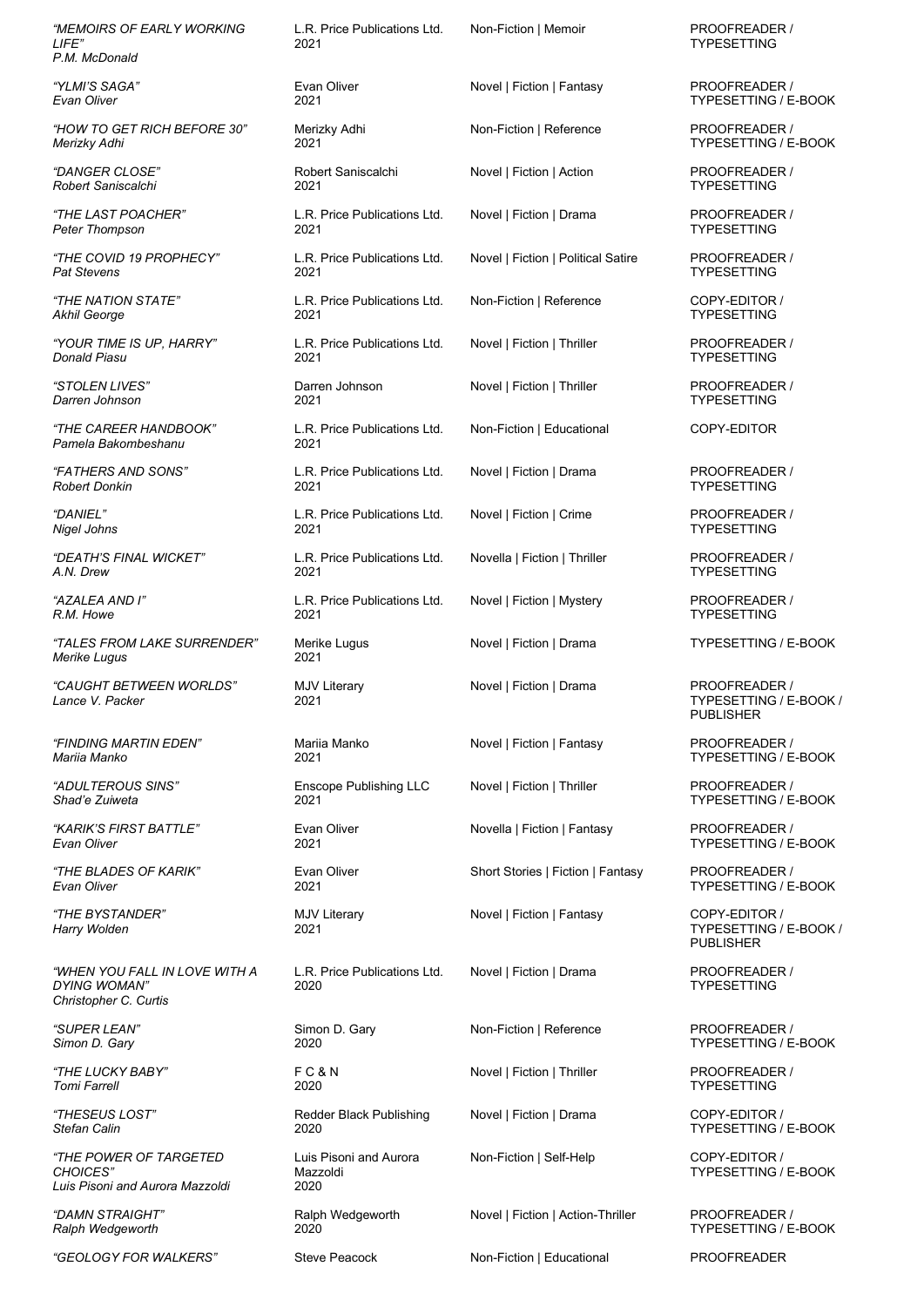*Steve Peacock*

*"MY LIFE FOR HER" Robert J. Saniscalchi*

*"THRYKE" Simon Gary*

*"THE CORRAL RING Thomas Richards*

*"FREEDOM'S LIGHT" Robert J. Saniscalchi*

*"RESILIENCE DURING THE PANDEMIC" Nick Arnett*

*"REVENGE IS COMING" Glyn Haynie*

*"MONSTERS INSIDE" Ric Rae*

*"WHO'S THERE?" Dimas Rio*

*"THE MAKING OF AN AMERICAN HITMAN" Elvis Irizarry*

*"KAIZEN YOUR LIFE" Simon D. Gary*

*"ON MIDNIGHT RIDGE" B. J. Ray*

*"BUTTERFLY LAKE" Robert J. Saniscalchi*

*"RETURN TO THE MADNESS" Glyn Haynie*

*"POETRY THROUGH THE EYES OF A MAN WITH A VAN" Paul Scott* 

*"BULLETS AND BANDAGES" Robert J. Saniscalchi*

*"NORTH OF THE LIFFEY" Stiofan O'Broin*

*"PROMISES TO THE FALLEN" Glyn Haynie*

*"PLENTY OF FLOUNDERS" Jo Roberts*

*"HOLY INADEQUATE" Andrew Rea*

*"AN UNWANTED AND UNWILLING HERO" E. Gourm*

*"THE INTELLIGENCE FACTOR" Mike Logsdon*

*"FLOW LIKE A RIVER" Mark Guillerman*

*"MONOLAND: BEYOND THE MONOCHROME" E.A. Minin*

*"RAVENFALL" Donald Piasu*

*"ROCKY MOUNTAIN NOIR" Peter Learn*

*"A TIME TO WEEP AND A TIME TO LAUGH" Rev. Canon Robert Donkin*

*"HAPSTEAD"*

## 2020

Robert J. Saniscalchi 2020

Simon Gary 2020

> Biugil Books 2020

Robert J. Saniscalchi 2020

Nick Arnett 2020

Glyn Haynie 2020

Ric Rae 2020

Dimas Rio 2020

Elvis Irizarry 2020

Simon D. Gary 2020

B. J. Ray 2020

Robert J. Saniscalchi 2020

Glyn Haynie 2019

L.R. Price Publications Ltd. 2019

Robert J. Saniscalchi 2019

Stiofan O'Broin 2019

Glyn Haynie 2019

L.R. Price Publications Ltd. 2019

L.R. Price Publications Ltd. 2019

E. Gourm 2019

Mike Logsdon 2019

Mark Guillerman 2019

E.A. Minin 2019

L.R. Price Publications Ltd. 2019

Peter Learn 2019

L.R. Price Publications Ltd. 2019

L.R. Price Publications Ltd.

Novel | Fiction | Action-Thriller

Novel | Fiction | Comedy

Novel | Fiction | Fantasy

Novel | Fiction | Action-Thriller

Non-Fiction | Self-Help

Novel | Fiction | Action-Thriller

Novel | Fiction | Horror

Short Stories | Fiction | Horror

Non-Fiction | Memoir | Crime

Non-Fiction | Self-Help

Novella | Fiction | Drama

Novel | Fiction | Action-Thriller

Novel | Fiction | War

Non-Fiction | Poetry

Novel | Fiction | War

Novel | Fiction | Comedy

Novel | Fiction | War

Non-Fiction | Memoir

Non-Fiction | Memoir

Novel | Fiction | Fantasy

Novel | Fiction | Sci-Fi

Novel | Fiction | Thriller

Novel | Fiction | Fantasy

Novel | Fiction | Thriller

Novel | Fiction | Thriller

Non-Fiction | Memoir

Non-Fiction | Memoir

PROOFREADER / TYPESETTING / E-BOOK

PROOFREADER / TYPESETTING / E-BOOK

PROOFREADER / TYPESETTING / E-BOOK

PROOFREADER / TYPESETTING / E-BOOK

PROOFREADER

PROOFREADER / TYPESETTING / E-BOOK

PROOFREADER / TYPESETTING / E-BOOK

PROOFREADER / TYPESETTING / E-BOOK

PROOFREADER / TYPESETTING / E-BOOK

PROOFREADER / TYPESETTING / E-BOOK

PROOFREADER / TYPESETTING / E-BOOK

PROOFREADER / TYPESETTING / E-BOOK

PROOFREADER / TYPESETTING / E-BOOK

COPY EDITOR / TYPESETTING

PROOFREADER / TYPESETTING / E-BOOK

PROOFREADER / TYPESETTING / E-BOOK

PROOFREADER / TYPESETTING / E-BOOK

COPY EDITOR / TYPESETTING

COPY EDITOR / TYPESETTING

COPY EDITOR / TYPESETTING / E-BOOK

PROOFREADER

PROOFREADER / TYPESETTING / E-BOOK

COPY EDITOR / TYPESETTING / E-BOOK

COPY EDITOR

COPY EDITOR

COPY EDITOR / TYPESETTING

COPY EDITOR /